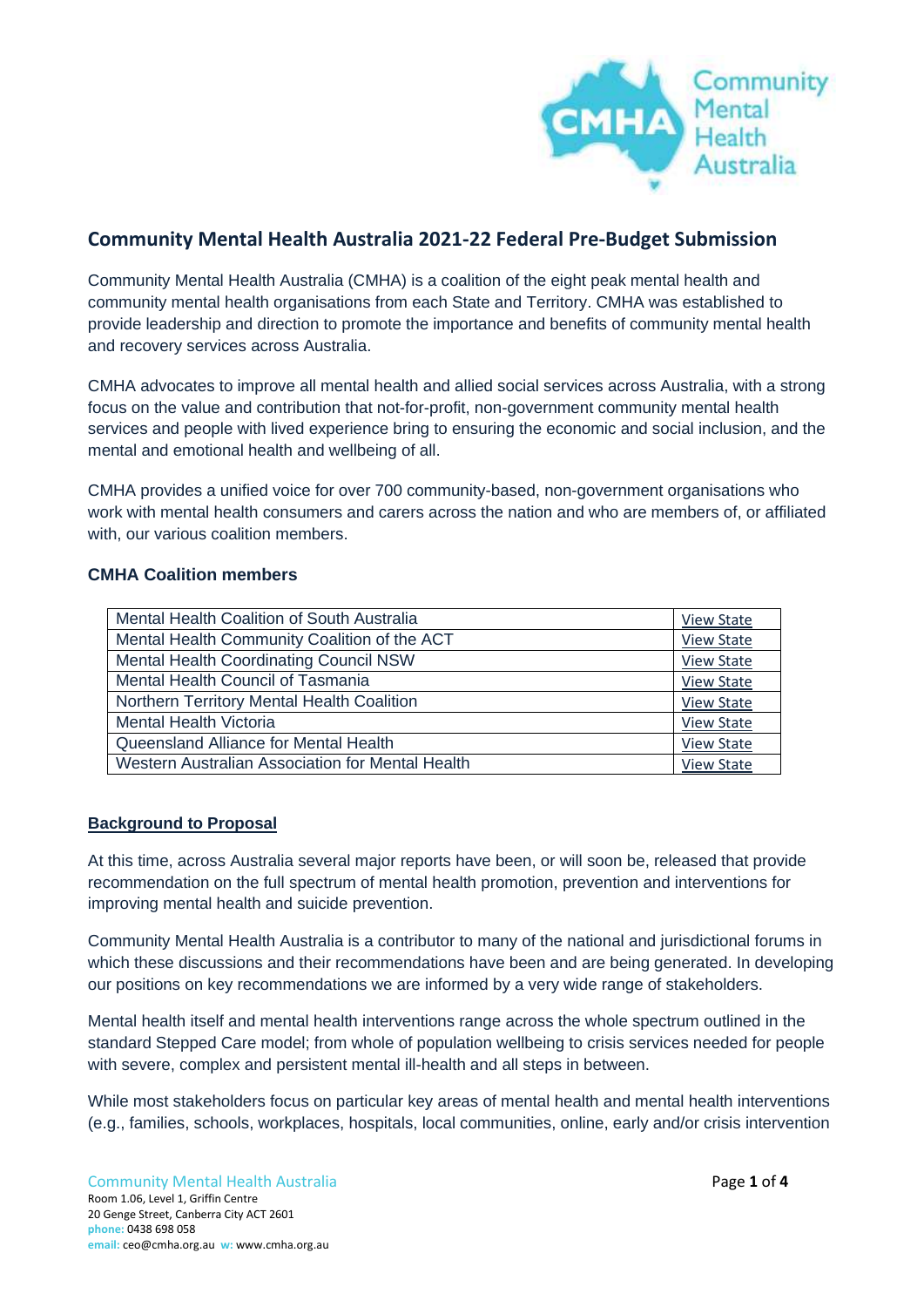services, etc.), to be properly empirically founded, all these areas must be understood as components within a complex social ecology<sup>1</sup> with multiple interconnections and feedback loops.

It is from this broad social ecological frame of reference that CMHA has developed its views as to where the key leverage and nudge points are located that will give maximum system wide benefit and positive output relative to intervention effort and social investment made.

Of these the key nudge point we wish to promote in this Submission is that of expanding the much needed investment in Psychosocial Support Services for people with significant mental health and associated social and personal challenges who are not eligible for the NDIS. This group, their broad numbers and the services gap that needs addressing are discussed in some detail in Chapter 17 of the recently released *Productivity Commission Inquiry into Mental Health Report*.

The evidence for the efficacy of psychosocial support services, particularly in combination with other mental health intervention services for people with significant mental health issues is considerable<sup>2</sup>. In the social ecology framework, it is understood that people with significant mental health issues affect and are affected by those around them. They may themselves be parents, grandparents, partners, family members, neighbours, employees, volunteers and/or general community members. Thus, psychosocial interventions for this group also have major beneficial and positive knock-on effects for many others (in addition to any direct carers they may have).

In addition to the above the flow-on employment and economic stimulus effects of the immediate implementation of such programs in local communities across Australia is considerable. The community-based sector is highly flexible and response and well position to recruit, train and support a care workforce suitable for this work. This includes a strong focus on employing people with the "lived experience" of mental health challenges as part of the Peer Workforce or as general employees.

#### *Productivity Commission (PC) Inquiry into Mental Health Report*

As is outlined in the PC Report, government investment in psychosocial support service outside the NDIS for people with significant mental health and associated social and personal challenges has declined considerably over the past 5 years. As it says …

*Estimates from the National Mental Health Service Planning Framework (NMHSPF) are that about 690,000 people with mental illness would benefit from some type of psychosocial support in 2019-20. Among them are 290,000 people with severe and persistent mental illness who are most in need of psychosocial support. (Page 827)*

*There is a massive gap in Australia's provision of psychosocial supports … (Outside the NDIS) about 75,000 people receive psychosocial support directly from other Australian, State and Territory Government-funded programs (Page 42)*

*The transition to the NDIS, while providing for some, appears to have left a significant gap in service provision for many others. When the NDIS roll out is completed, about 64,000 people with the highest psychosocial needs would access individualised supports through the NDIS (Page 827)*

 $1$  Andrea Reupert (2017) A socio-ecological framework for mental health and well-being; Advances in Mental Health, 15:2, 105-107, DOI: 10.1080/18387357.2017.1342902

 $^2$  Jerry Tew (2011) Social Factors and Recovery from Mental Health Difficulties: A Review of the Evidence; British Journal of Social Work 42(3):443-460; DOI: [10.1093/bjsw/bcr076](https://www.researchgate.net/deref/http%3A%2F%2Fdx.doi.org%2F10.1093%2Fbjsw%2Fbcr076?_sg%5B0%5D=YxcmxztYCFV0cIOqjJdUJjpinga6wCc3H9ZRpqITJExp2oxROum26HlSfld1TiutxX81iSsCxTbBO2JlXy2frZgjnw.mJ0deCr7VlEeUYaiHH1TvfW6v0oRGdh3VgtHlAoQ77o28P2-u1tyajyGW1gJ_hDBS27vlqmKXkINSCjBZr0QRg)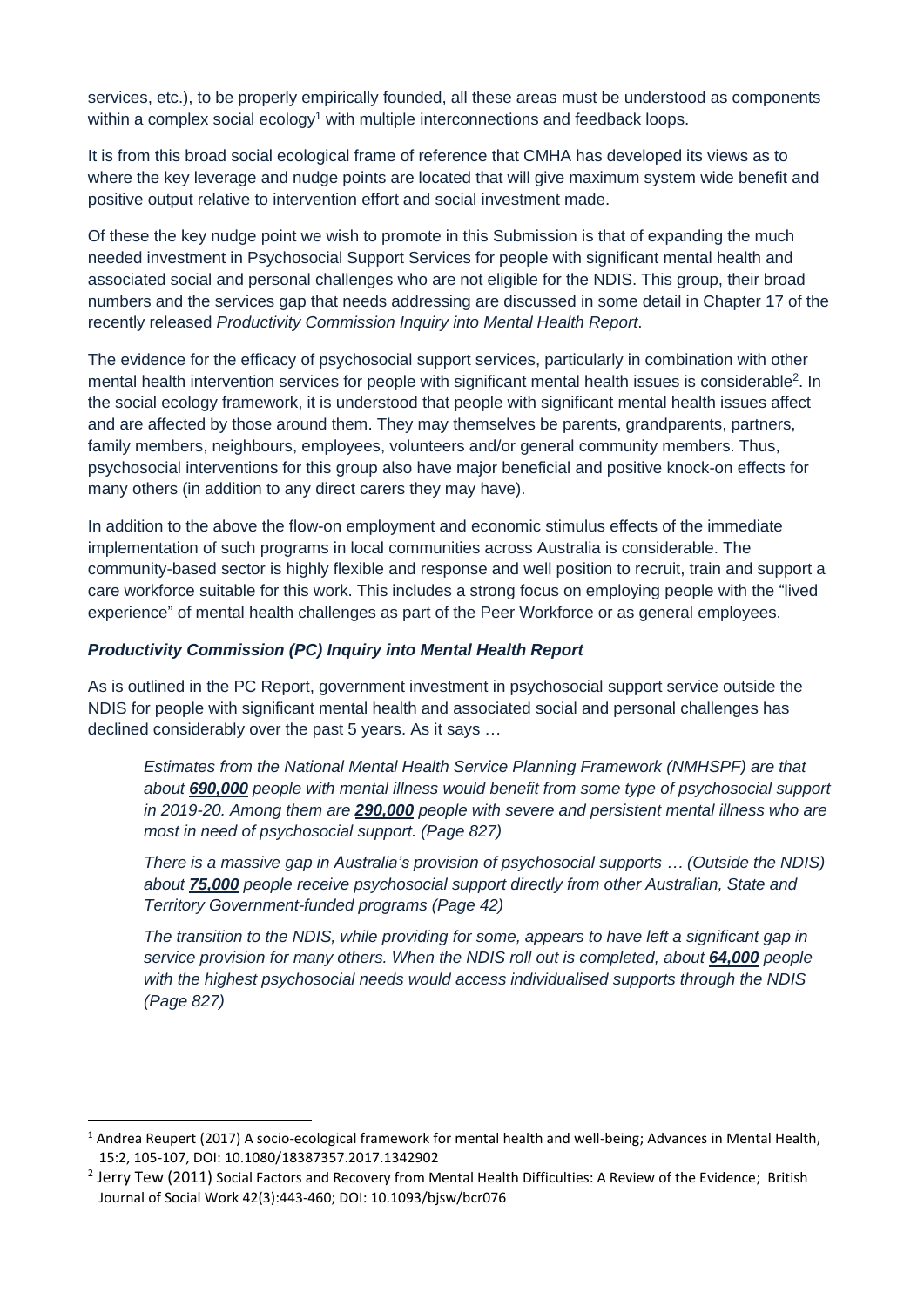#### **Current Primary Health network (PHN) commissioned Psychosocial Support Services**

The estimated funding for PHN commissioned psychosocial support services is approximately \$100m for services for the year 2020/21. This is scheduled to diminish considerably as the NPSM funding comes to an end on June 30, 2021 and the NPS Transition Program tapers down considerably from June 30, 2021. The details of the funding for these three programs can be found here:

- National Psychosocial Support measure (\$80M over 4 years) <https://www1.health.gov.au/internet/main/publishing.nsf/Content/mental-n-national-psychosocial-support-measure>
- Continuity of Support (\$109.8 million from 1 July 2019 for 3 years) [https://www.pc.gov.au/\\_\\_data/assets/pdf\\_file/0011/240320/sub155-mental-health-attachment.pdf](https://www.pc.gov.au/__data/assets/pdf_file/0011/240320/sub155-mental-health-attachment.pdf)
- National Psychosocial Support Transition (\$28.4 million from 1 July 2020 to 30 June 2021) <https://www1.health.gov.au/internet/main/publishing.nsf/Content/national-psychosocial-support-transition>

#### **State and Territory Services**

The much-needed minimum data set on how many people with mental illness receive psychosocial support services (and their funding levels, program models and types, outcomes, workforce numbers, locations etc.) from jurisdictions across Australia is missing from our national mental health planning data sets and planning framework.

This in itself is a major issue that CMHA has raided and keeps raising at every appropriate forum (such as through the Mental Health Information Strategy Standing Committee).

The issue has been well covered in previous reports such as *Taking Our Place Report* (<https://cmha.org.au/wp-content/uploads/2017/05/cmha-taking-our-place.pdf>) and the *Mental Health Establishments (NGO-E) Data Collection and Broader Community Managed Organisations Reporting Requirements* (<https://www.mhcc.org.au/wp-content/uploads/2020/02/NGOE-CMO-ERA-Stage-2-2019-FINAL.pdf>)

# **CMHA Proposal**

# *Numbers to be assisted:*

As set out above, the PC Report estimates that the sum total of people receiving psychosocial supports from PHN and State and Territory commissioned services is 75,000 (Page 844) and that when full, the NDIS will be able to support 64,000 people. Therefore, the PC Report estimates that somewhere between **551,000** (i.e., 690,000 – 75,000 – 64,000) people with significant mental illness to **151,000** (i.e., 290,000 – 75,000 – 64,000) with severe and persistent mental illness are missing and would benefit from psychosocial support.

In its proposed Actions the PC Report recommends that:

*STARTING NOW: "The demand for psychosocial support services by people with mental illness in a region should be estimated as a component of integrated regional planning."*

*STARTING LATER: "State and Territory Governments, with support from the Australian Government, should, over time, increase the quantum of funding allocated to psychosocial supports to meet the estimated shortfall"*

**Community Mental Health Australia strongly proposes that this timetable be compressed. We urge the Federal Government to allocate additional Federal funding for psychosocial services the May 2021 Federal Budget for immediate expenditure and that provision for funding for at least the next 5 years for ongoing psychosocial services also be budgeted**.

While we understand that there is a need for more precise estimates at a local level (e.g. PHN regions) of the numbers of people who are in the above groups and would benefit from psychosocial supports, the reality is that currently there is a clear and present significant unmet need. The more exact estimate